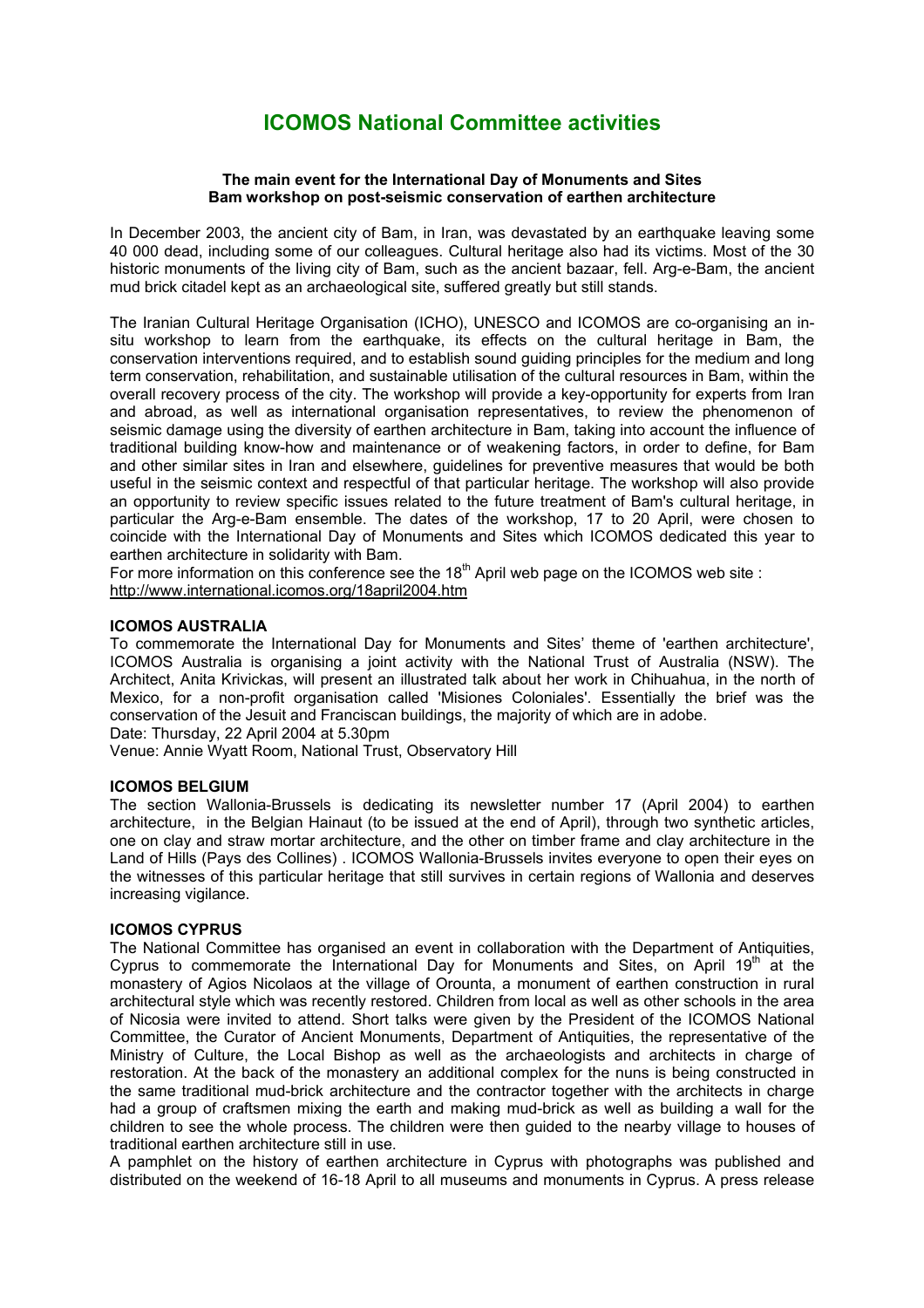was issued and interviews were given by the President of the ICOMOS National Committee to newspapers and the national radio.

## **ICOMOS COSTA RICA**

In 2004, the 18th April will be celebrated jointly with the Municipality of San José and the Ministry of Culture, focusing on the role of built heritage in the process of re-population of the capital city. Activities will include a National Television programme presenting the attractive urban spaces which our city boasts, a children's painting competition on the theme "The house I like the most", our traditional photography competition, an exhibition on the typical gastronomy of the seven provinces, conferences and round tables, and the prize giving ceremony for the "18th April prize" awarded each year to the institution or person which has distinguished itself in the field of conservation.

## **ICOMOS CZECH REPUBLIC**

The National Committee will participate in the ceremonial meeting in Prague Castle's Spanish Hall and in the cultural heritage seminar organised for the International Day on Monuments and Sites.

## **ICOMOS GUINEA**

The National Committee is distributing a plea "Conserve, protect and manage our cultural and natural heritage, for a human, better and sustainable development in Guinea", due to the problem of taking into account monuments and sites in the Guinean context. Articles and audio-visual programmes on earthen architecture have been prepared. The President of the ICOMOS National Committee is in charge of getting in touch with the public and private sectors and civil society, to reinforce the echo of our action to raise awareness.

#### **ICOMOS ITALY**

#### **"Remarks (comments or reflections) on Architecture and landscape between safeguard and enhancement"**

Tuesday 13<sup>th</sup> April: Conference at Alberobello, Trullo Sovrano - "Safeguarding the dry stone landscape in Europe and the creation of common cultural itineraries" – Presentation of the results of the work developed with the project "la Pedra en Sec" within the framework of the European programme "Culture 2000".

Wednesday 14<sup>th</sup> April: Naci, "consulting" auditorium via Pio XII°, meeting and debate - The natural parks and the Barsento area: preservation in a changing economy. Introduction : Dr. L. Plantone : "Mapping geosites as a model for environmental upgrading".

Thursday  $15<sup>th</sup>$  April: Alberobello, Trullo Sovrano, meeting and debate – A compendium for the restoration of the trullis in Alberobello : conservation and enhancement - between policy and conscience

Friday 16<sup>th</sup> April: Locorotondo, communal auditorium, corso XX settembre, conference and debate -Rural and urban architectural heritage: searching for conservation and enhancement models

Saturday  $18<sup>th</sup>$  April: Alberobello, Area museum, debate - Eight years since UNESO recognised the "trulli" of Alberobello, a local community between knowledge, conservation and enhancement

Sunday 18<sup>th</sup> April: "Open Day" at the monuments and museums in Alberobello, guided tour in the historical centre and area, mass at 6 pm at the Barsento basilica and at 8 pm at Alberobello, Rione Monti, music meets stone "sounds and images in the historic centre of Alberobello".

# **ICOMOS LITHUANIA**

The National Committee in collaboration with the department of protection of cultural properties of the Ministry of Culture, the municipality of the spa town Birstonas since 1846, the specialists of the protection of historic towns heritage, organised a celebration for the International Day of Monuments and Sites. The day was dedicated to the evaluation of works done throughout the year. "18th April" prizes were awarded to the best work for the protection and restoration of monuments and sites. This year has also been marked by the creation of a new prize "onion" for the non protection of monuments and sites that is awarded to the people responsible for monuments and sites. During the meeting the participants had the opportunity to visit the monuments of the historic town of Birstonas, special attention was given to the restored heritage linked to thermal waters, pools, baths and fountains.

#### **ICOMOS MACEDONIA**

The National Committee will mark the International Day for Monuments and Sites with a press conference on  $16<sup>th</sup>$  April promoting the 2004 theme, earth as the oldest building material, with a text for